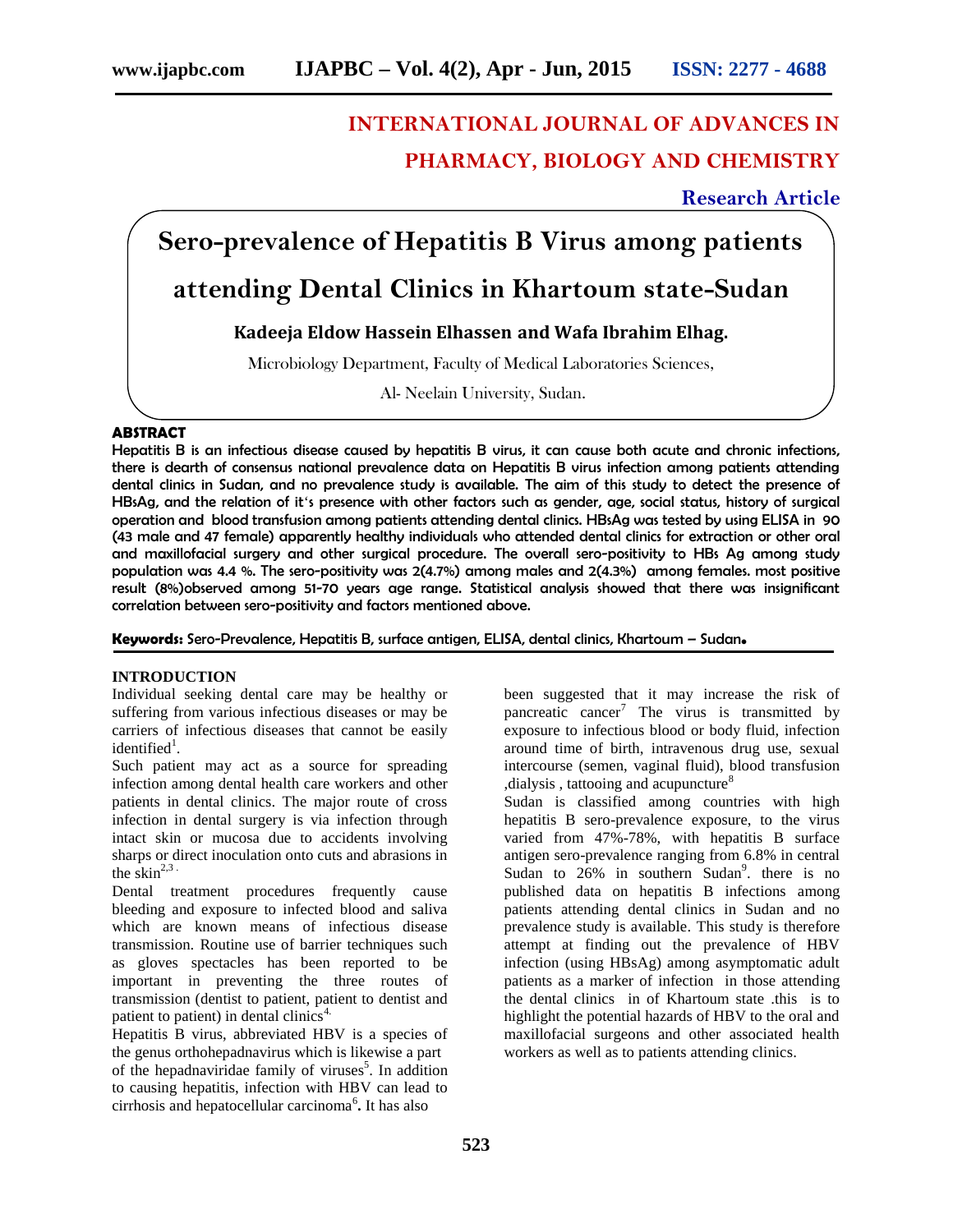#### **MATERIAL AND METHODS**

This was descriptive- cross sectional study which had been conducted in Khartoum state during period from January to March 2015, 90 patients who attended dental clinics for extraction and other surgical procedures such as diagnostic biopsy prior to oral and maxillofacial surgical procedures were enrolled, Data was collected by using direct interviewing questionnaire; ethical clearance was obtained from research ethical committee of faculty of graduate studies Al-Neelain University and ministry of health Khartoum state, written consent also was obtained from patients.

#### **Experimental work Samples collection**:

Blood samples were collected from 90 patients, under direct medical supervision by medial vein puncture using 5 ml syringe into plain tube to obtain serum by centrifugation at 5000 rpm for 10 min. serum was kept in -20°C till serological study was performed. Specimens were processed by Enzyme linked immune sorbent assay (ELISA) (3rd generation ELISA) fortress (United Kingdom) for detection HBV surface Ag.

#### **Enzyme linked immune sorbent assay for detection HBVs Ag**

All reagents and samples were allowed to reach room temperature for 15 minutes before use Washing buffer was prepared 1:20 from buffer concentrate with distilled water. 20μl of sample diluents was added into appropriate wells except the blank well and negative well. 100μl from each sample was added to the appropriate wells and mixed by pipette repeatedly until liquids turn blue. 100μl from negative and positive control was dispensed and added to the negative and positive wells separately without dispensing liquid into the blank control well. Microtiter wells was flicked for 30 seconds and mixed well, then plate was covered and incubated for 60 minutes at 37°C Plate was taken out and100μl of HRP-Conjugate Reagent was added in to each well except the blank, the plate was mixed well and covered with the plate cover and incubated for 30 patient's min at 37°C.The plate cover was removed and discarded. The liquid was aspirated and each well was rinsed in wash buffer. This step was repeated for 5 times until each well become dry. 50μl of substrate A and 50 $\mu$ l substrate B solution was added in to each no well including the Blank and mixed by tapping the plate gently. The plate was incubated at 37°C for 15 min.

50 μl Stop solution was added into each well and mixed gently.

**Measuring the absorbance:** The plate reader was calibrated with blank well and the absorbance was read at 450nm. The results were calculated by relating each sample optical density (OD) value to the Cut off value of plate. Calculation Cut off (C.O) value.

 $C.O = *Nc * 2.1$ 

\*Nc= the mean absorbance value for the three negative controls.

The absorbance was read with micro well reader at 450nm.

#### **Interpretation of Results**

Negative results: samples giving absorbance less than Cut-off value are negative for this assay. Positive result: sample giving absorbance equal to or greater than Cut-off considered initially reactive. Borderline: sample with absorbance to Cut-off value are considered borderline and retesting of these samples in duplicate is recommended.

**Data analysis**: Data was analyzed by SPSS (Statistical Package of Social Science) software program version 16 .

#### **RESULT**

A total of **90** patients who attended dental clinics during the period from January- March 2015, consented to the study were included, 43(47.8%) were males and 47(52.2%) were females with male: female ratio of 1:1.1. The overall sero-positivity to HBV infection was 4.4% **fig(1)**, the sero-positivity among males was 4.7% while it was 4.3% among females. The study group was divided into **4** age groups The average age of patients was 42.27 years (range from 12 to 80 years) a high sero-positivity was prevalent in the age group (51-70yaers) (2.2%) **fig(2)**. 59(65.6%) of patients were married and **31(34.4%)** were single, the sero positivity among them were **3.4%, 6.5%** respectively**.**Regarding residence most of patients were from Khartoum 28(31.1%**)**, however most of positive result observed among those who were from Bahri 2(8%), table (1)**.** Patients had eight occupation groups , most of positive result observed among free acts group 2(10%)table(2 )**.**regarding history: most of sero positivity was observed among those who had history of hepatitis, had no history of surgical operation, had family history of hepatitis and had no history of tattooing. all positive results were observed among those who had history of blood transfusion table(3). most patients who had history of hepatitis were did not know which type of hepatitis they got , the seropositivity among this group was **14.3%.** all patients had no history of haemodialysis and organ transplantation.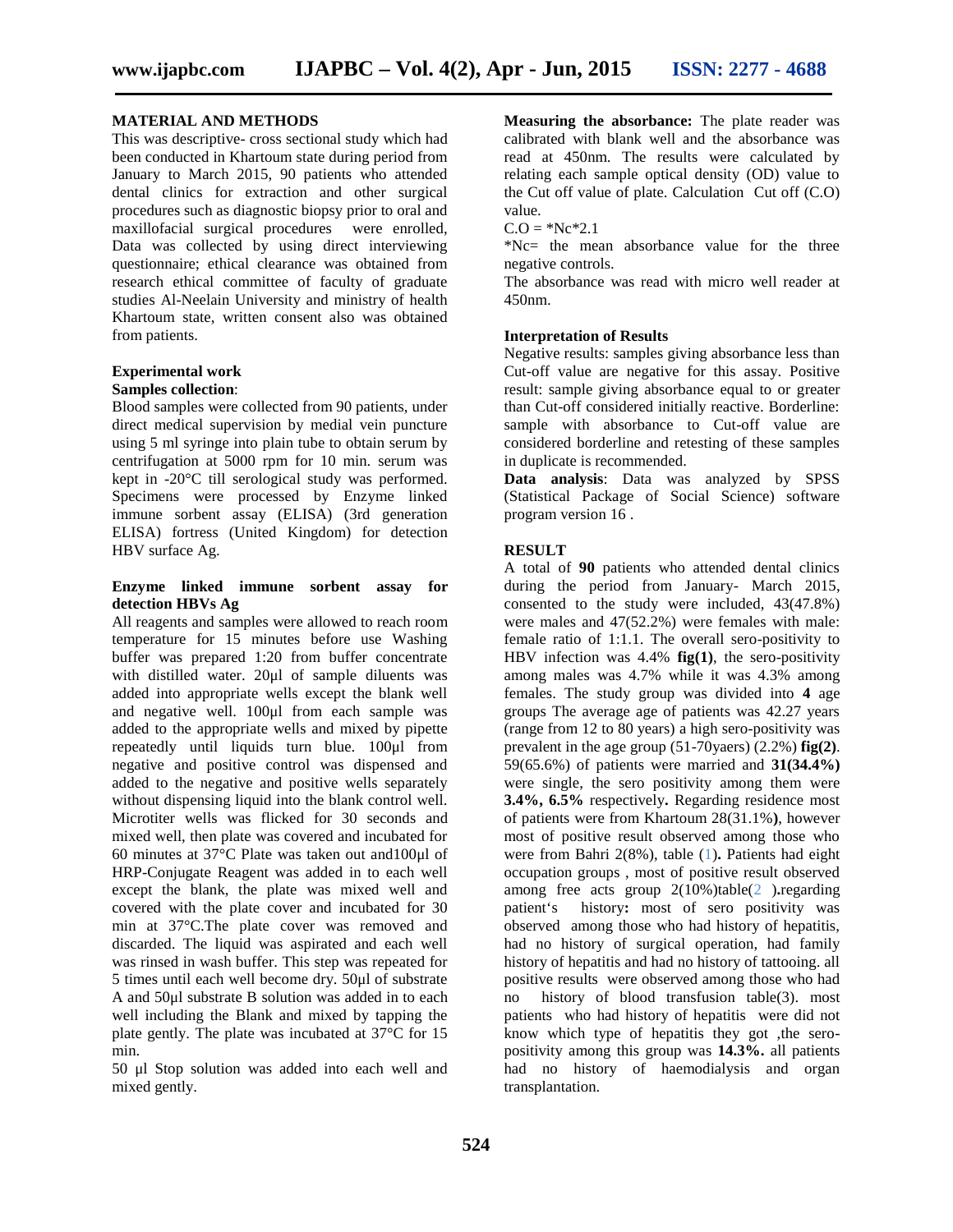#### **DISCUSSION**

Hepatitis B Virus (HBV) infection is a global health problem, with an estimated 400 million being chronic carrier of the virus $10$ . around 1 million die due to the consequences of the infection $11$ . Sudan is classified among the African countries with high prevalence of HBV, The detectable level of HBsAg is varied from region to region and ranged between **5** and **7%** in the general population<sup>12,13, $\bar{I}^{4,15}$  and **26%** in hospital</sup> outpatients<sup>16</sup>. Establishment of vaccination program work and well screening in blood banks during the past and well screening in blood banks during the past posi-<br>
beight years is expected to reduce the rate of HBV of s infection and the carrier  $pool<sup>14</sup>$  The present study revealed that the sero prevalence of HBsAg among dental patients was **4.4%,** Previous studies of HBsAg in Khartoum state were merely done in selected subjects such as pregnant women representing adult females in child bearing age and haemodialysis patients who have an increased risk to blood-borne infections due to frequent dialysis. When the present result has been compared with other studies in Sudan, it seem to be closely similar to study conducted by Emad-Aldin-etal(2013) in which a **4.91% of** HBVsAg positivity- in **3172** patients undergoing surgery at Al-shaab Teaching Hospital- was reported $17$  and it was slightly lower than results obtained by Elsheikh-etal(2007) and OsmanAMM etal (2014) in which **5.6% and 5.1%** HBVsAg positivity in pregnant women in Khartoum state was positivity in pregnant women in Khartoum state was reported respectively  $13,18$ . It was also lower than prevalence of HBV among patients attended dental clinics in other countries such as a 9.4% reported by Adewole-etal(2013) in Nigeria<sup>19</sup> and a  $38.75\%$ reported **by** SultanM-etal(2008) in Turkey  $^{20}$ . . Hepatitis B Virus (HBV) infection is a global health problem, with an estimated 400 million being chronic carrier of the virus<sup>10</sup> around 1 million die due to the consequences of the infection<sup>11</sup>. Sudan is classified amo fection and the carrier pool<sup>14</sup> The present study vealed that the sero prevalence of HBsAg among ntal patients was  $4.4\%$ , Previous studies of HBsAg Khartoum state were merely done in selected bjects such as pregnant wo at Al-shaab Teaching Hospital- was<br><sup>17</sup> and it was slightly lower than results<br>1 by Elsheikh-etal(2007) and OsmanAMM-<br>14) in which **5.6% and 5.1%** HBVsAg carrier pool<sup>14</sup> The<br>ero prevalence of H<br>4.4%, Previous stude were merely doregnant women rept<br>bearing age and<br>an increased risk t<br>equent dialysis. Wh<br>pared with other study<br>similar to study<br>113) in which is<br> $y$ - in 3172 p

The present study revealed high sero-positivity among age group (51-70) years, Males and females

had approximately equal sero-positivity. But was disagree with results of and Nigeria and Alexandria in which the presence of HBV was found to be more in males and within age groups of 30-39 and 20-29 years<sup>19, 21</sup>. Present findings were different to result obtained by SHITTUA.O.-etal (2014) among blood donors in Nigeria, The present sero positivity to HBV was lower than a 10.9% reported in his study, 25%(1/4) of our positive result were among non working while he reported a 36.8%, 25%(1/4) of positive result were among patients who had history of surgical operation while he reported a 2.6%, 100% of positive results were among patients who had no history of blood transfusion while he reported a 5.2% sero-positivity among those who had history of blood transfusion, 25%(1/4) of positive result were among patients who had history of tattooing while he reported a 10.5% <sup>22</sup> **.** The present prevalence of HBsAg was higher than the prevalence of 2.5% obtained by Solang Zacalusni Freitas-etal (2014) among HIV- infected patients in the State of MS, Brazil, The present sero-positivity 7.1%(1/13) among patients who had family history of hepatitis was extremely lower than a 42.7% reported in the same study  $2^3$ . In the present study a high sero-positivity 12.5% (2/16) of HBV were observed among patients who had history of hepatitis opposite result reported by Abdelsalam – e tal(2013) among tuberculosis patients in Sudan in which the majority(84.2%) of patients had no history of hepatitis, None of HBV positive patients participated in the present study had history of blood transfusion similar observation reported in the same study  $24$ . . DBSCUSSION<br>IMENOV infection is a global health had approximately cual scrop-positivity. But was<br>dependent with a significate with results of and Nigeria and Alexandra<br>carrier of the vines.<sup>38</sup> moreal in which the presence



**Sero-prevalence of HBV among patients attending dental clinics (n=90)**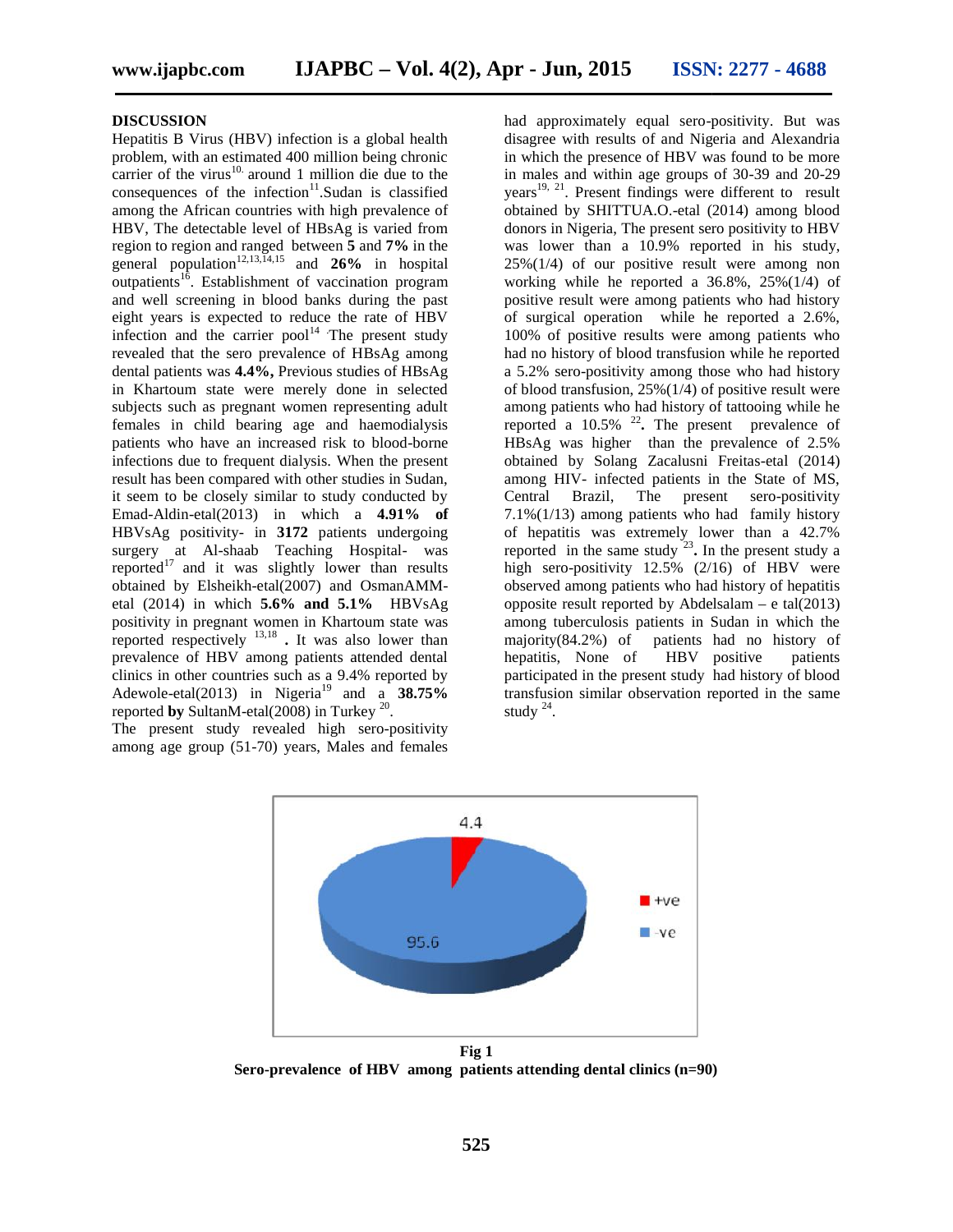

**Fig 2 Distribution of HBV seropositivity among patients according to their age**

**Table 1 Distribution of HBV seropositivity among patients according to their residence**

|           |                 |                    | Result         |        | Total  |
|-----------|-----------------|--------------------|----------------|--------|--------|
|           |                 |                    | $+ve$          | -ve of |        |
| Residence | Khartoum        | Count              | 1              | 27     | 28     |
|           |                 | % within Residence | 3.6%           | 96.4%  | 100.0% |
|           |                 | % within Result    | 25.0%          | 31.4%  | 31.1%  |
|           |                 | % of Total         | 1.1%           | 30.0%  | 31.1%  |
|           | Omdurmn         | Count              | 1              | 15     | 16     |
|           |                 | % within Residence | 6.3%           | 93.8%  | 100.0% |
|           |                 | % within Result    | 25.0%          | 17.4%  | 17.8%  |
|           |                 | % of Total         | 1.1%           | 16.7%  | 17.8%  |
|           | Bahri           | Count              | 2              | 23     | 25     |
|           |                 | % within Residence | 8.0%           | 92.0%  | 100.0% |
|           |                 | % within Result    | 50.0%          | 26.7%  | 27.8%  |
|           |                 | % of Total         | 2.2%           | 25.6%  | 27.8%  |
|           | Out of khartoum | Count              | $\mathbf{0}$   | 21     | 21     |
|           |                 | % within Residence | .0%            | 100.0% | 100.0% |
|           |                 | % within Result    | .0%            | 24.4%  | 23.3%  |
|           |                 | % of Total         | .0%            | 23.3%  | 23.3%  |
| Total     |                 | Count              | $\overline{4}$ | 86     | 90     |
|           |                 | % within Residence | 4.4%           | 95.6%  | 100.0% |
|           |                 | % within Result    | 100.0%         | 100.0% | 100.0% |
|           |                 | % of Total         | 4.4%           | 95.6%  | 100.0% |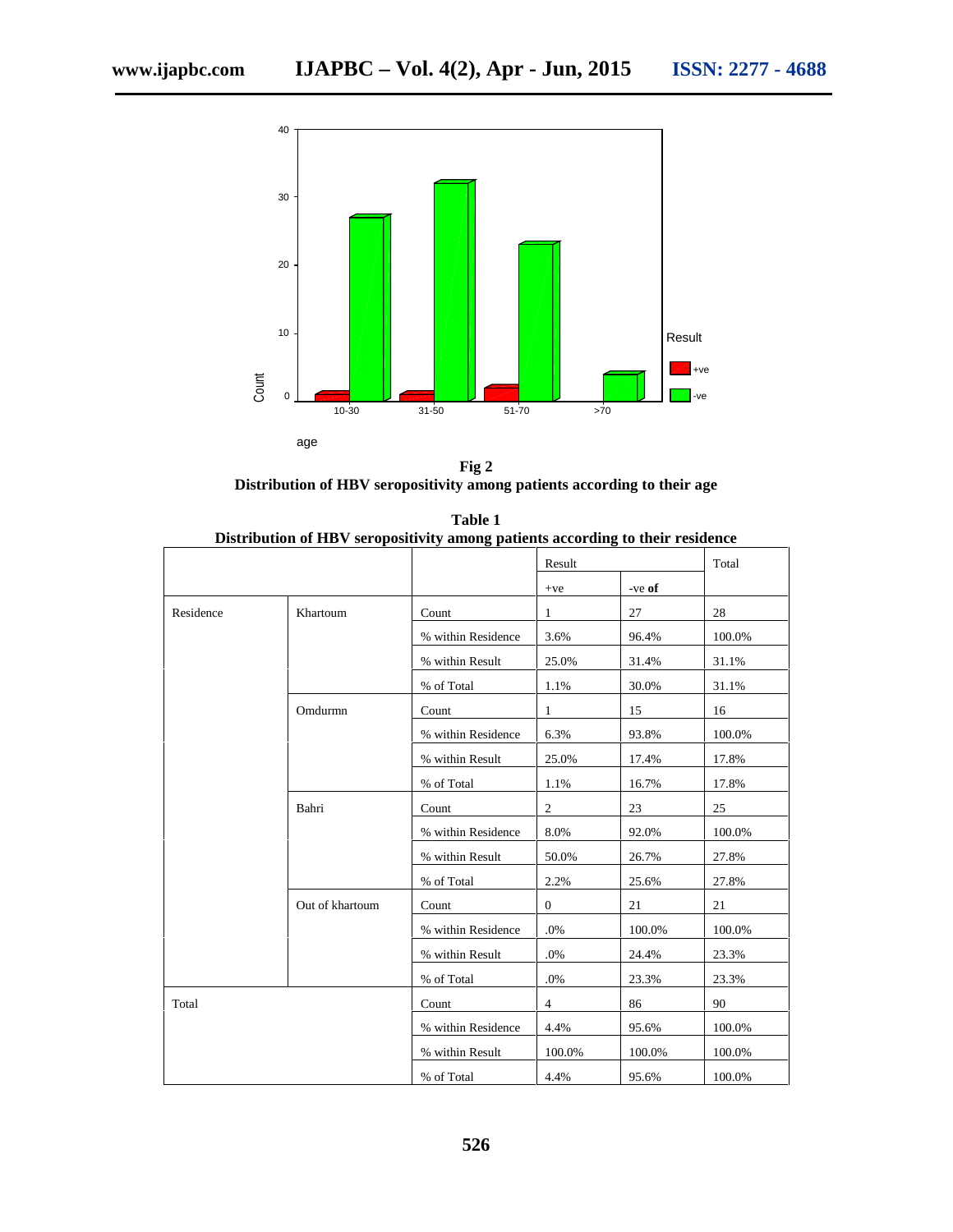| Occupation         |                     |                | Result         |                |
|--------------------|---------------------|----------------|----------------|----------------|
|                    |                     | $+ve$          | -ve            |                |
| Free acts          | Count               | $\overline{2}$ | 18             | 20             |
|                    | % within Occupation | 10.0%          | 90.0%          | 100.0%         |
|                    | % within Result     | 50.0%          | 20.9%          | 22.2%          |
|                    | % of Total          | 2.2%           | 20.0%          | 22.2%          |
| House wife         | Count               | $\overline{0}$ | 26             | 26             |
|                    | % within Occupation | $.0\%$         | 100.%          | 100.0%         |
|                    | % within Result     | $.0\%$         | 30.2%          | 28.9%          |
|                    | $\%$ of Total       | $.0\%$         | 28.9%          | 28.9%          |
| Tea maker          | Count               | $\mathbf{1}$   | $\overline{2}$ | 3              |
|                    | % within Occupation | 33.3%          | 66.7%          | 100.0%         |
|                    | % within Result     | 25.0%          | 2.3%           | 3.3%           |
|                    | % of Total          | 1.1%           | 2.2%           | 3.3%           |
| Student            | Count               | $\overline{0}$ | 10             | 10             |
|                    | % within Occupation | $.0\%$         | $100.\%$       | 100.0%         |
|                    | % within Result     | $.0\%$         | 11.6%          | 11.1%          |
|                    | % of Total          | $.0\%$         | 11.1%          | 11.1%          |
| Employee           | Count               | $\overline{0}$ | 13             | 13             |
|                    | % within Occupation | $.0\%$         | $100.\%$       | $100.0\%$      |
|                    | % within Result     | $.0\%$         | 15.1%          | 14.4%          |
|                    | % of Total          | $.0\%$         | 14.4%          | 14.4%          |
| Worker             | Count               | $\overline{0}$ | 3 <sup>7</sup> | $\mathfrak{Z}$ |
|                    | % within Occupation | $.0\%$         | 100.0%         | 100.0%         |
|                    | % within Result     | $.0\%$         | 3.5%           | 3.3%           |
|                    | % of Total          | $.0\%$         | 3.3%           | 3.3%           |
| Health care worker | Count               | $\overline{0}$ | $\overline{4}$ | $\overline{4}$ |
|                    | % within Occupation | $.0\%$         | 100.%          | 100.0%         |
|                    | % within Result     | $.0\%$         | 4.7%           | 4.4%           |
|                    | % of Total          | $.0\%$         | 4.4%           | 4.4%           |
| Nonworking         | Count               | $\mathbf{1}$   | 10             | 11             |
|                    | % within Occupation | 9.1%           | 90.9%          | 100.0%         |
|                    | % within Result     | 25.0%          | 11.6%          | 12.2%          |
|                    | % of Total          | $1.1\%$        | 11.1%          | 12.2%          |
|                    | Count               | $\overline{4}$ | 86             | 90             |
| Total              | % within Occupation | 4.4%           | 95.6%          | 100.0%         |
|                    | % within Result     | 100.%          | 100.%          | 100.0%         |
|                    | % of Total          | 4.4%           | 95.6%          | 100.0%         |

**Table 2 Distribution of HBV seropositivity among patients according to their Occupations**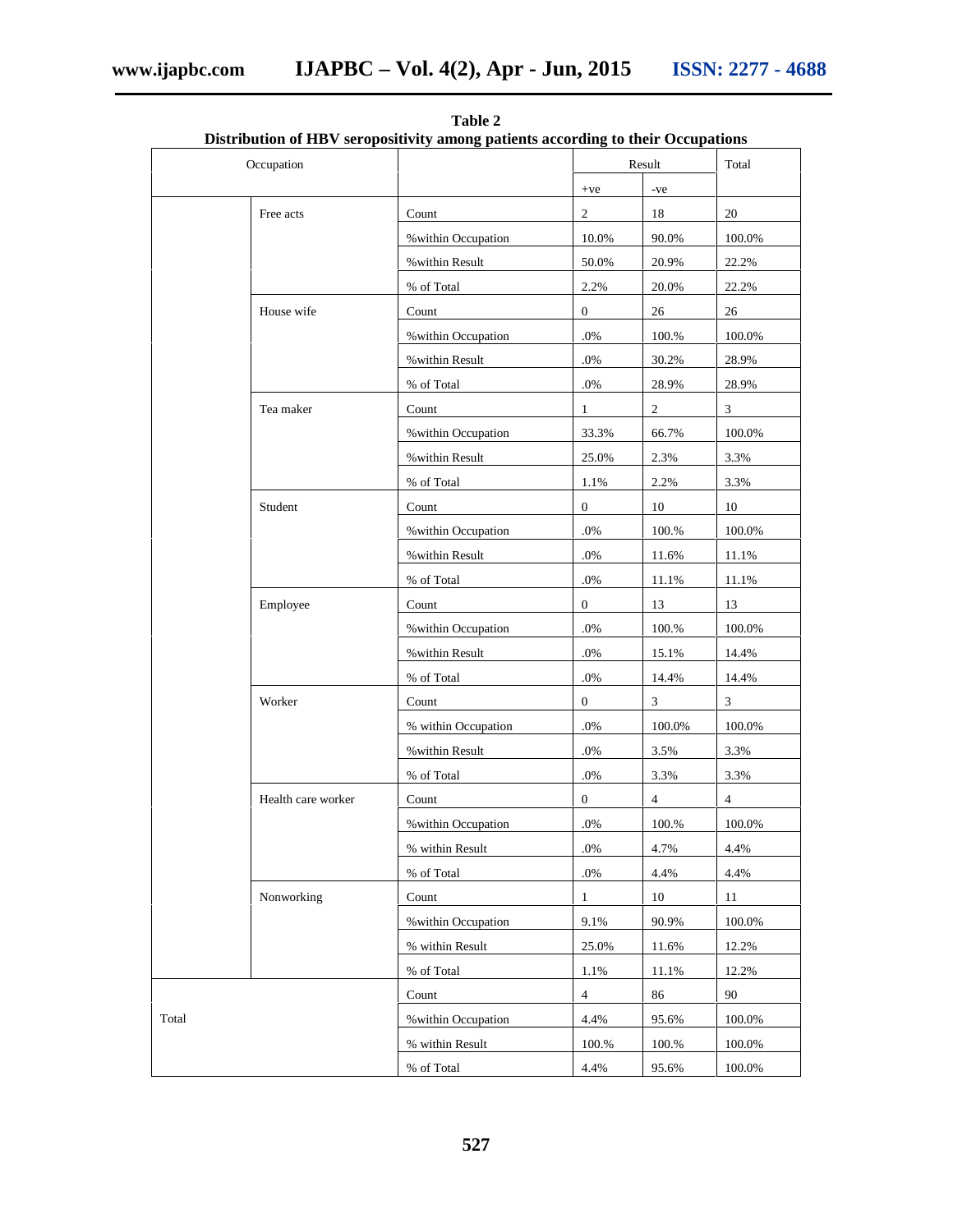| <b>Risk factors</b>           |          |                        |                  | Result       |           |
|-------------------------------|----------|------------------------|------------------|--------------|-----------|
|                               |          |                        | $+{\rm ve}$      | $\mbox{-ve}$ |           |
| History of hepatitis          | Yes      | Count                  | $\overline{2}$   | 14           | 16        |
|                               |          | percent                | 12.5%            | 87.5%        | $100.0\%$ |
|                               | $\rm No$ | Count                  | $\overline{2}$   | 72           | 74        |
|                               |          | percent                | 2.7%             | 97.3%        | 100.0%    |
|                               | Total    | count                  | $\overline{4}$   | 86           | $90\,$    |
| History of surgical operation |          | Count                  | $\mathbf{1}$     | 32           | 33        |
|                               | Yes      | percent                | 3.0%             | 97.0%        | $100.0\%$ |
|                               |          | Count                  | $\overline{3}$   | 54           | 57        |
|                               | No       | percent                | 5.3%             | 94.7%        | 100.0%    |
|                               | Total    | count                  | $\overline{4}$   | 86           | 90        |
| Family history of hepatitis   |          | Count                  | $\mathbf{1}$     | 13           | 14        |
|                               | Yes      | percent                | $7.1\%$          | 92.9%        | 100.0%    |
|                               |          | Count                  | $\mathfrak{Z}$   | 73           | $76\,$    |
|                               | No       | percent                | 3.9%             | 96.1%        | 100.0%    |
|                               | Total    | count                  | $\overline{4}$   | 86           | $90\,$    |
| History of blood transfusion  | Yes      | $\operatorname{Count}$ | $\boldsymbol{0}$ | $21\,$       | 21        |
|                               |          | percent                | $.0\%$           | $100.0\%$    | $100.0\%$ |
|                               |          | Count                  | $\overline{4}$   | 65           | 69        |
|                               | No       | percent                | 5.8%             | 94.2%        | 100.0%    |
|                               | Total    | count                  | $\overline{4}$   | 86           | 90        |
| History of tattooing          |          | Count                  | $\mathbf{1}$     | $20\,$       | 21        |
|                               | Yes      | percent                | 4.8%             | 95.2%        | $100.0\%$ |
|                               |          | $\operatorname{Count}$ | $\mathbf{3}$     | 66           | 69        |
|                               | $\rm No$ | percent                | 4.3%             | 95.7%        | 100.0%    |
|                               | Total    | count                  | $\overline{4}$   | 86           | 90        |

**Table 3 Distribution of HBV seropositivity among patients according to their history**

The risk of transmission of HBV to health care workers, nurses, operative theatre staff and surgeons have been stressed $^{25}$ . The first case of patient to patient transmission of HBV in oral surgery was reported in the United State in 2007, attributed to blood with high viral load inadvertently on a surface/clothing missed during cleaning up / disinfection of operatory, suggested as source of infection from the source patient to the succeeding patient treated 161 minutes later <sup>26</sup>.

The infection occurred despite adherence to standard precautions and all recommended infection control

practices, The explanation was that most oral surgery procedures result in bleeding hence HBV present a risk of transmission of both dental staff and patients. it was therefore stressed that appropriate infection control measures must be followed on routine basis 27,28,29. Also all dental practices should adhere to the guidelines for infection control in dental health care setting published in 2003 by CDC. These guidelines are advocated to be followed for each and every patient in addition to standard precaution such as hand hygiene, surface disinfectant and sterilization <sup>27</sup>.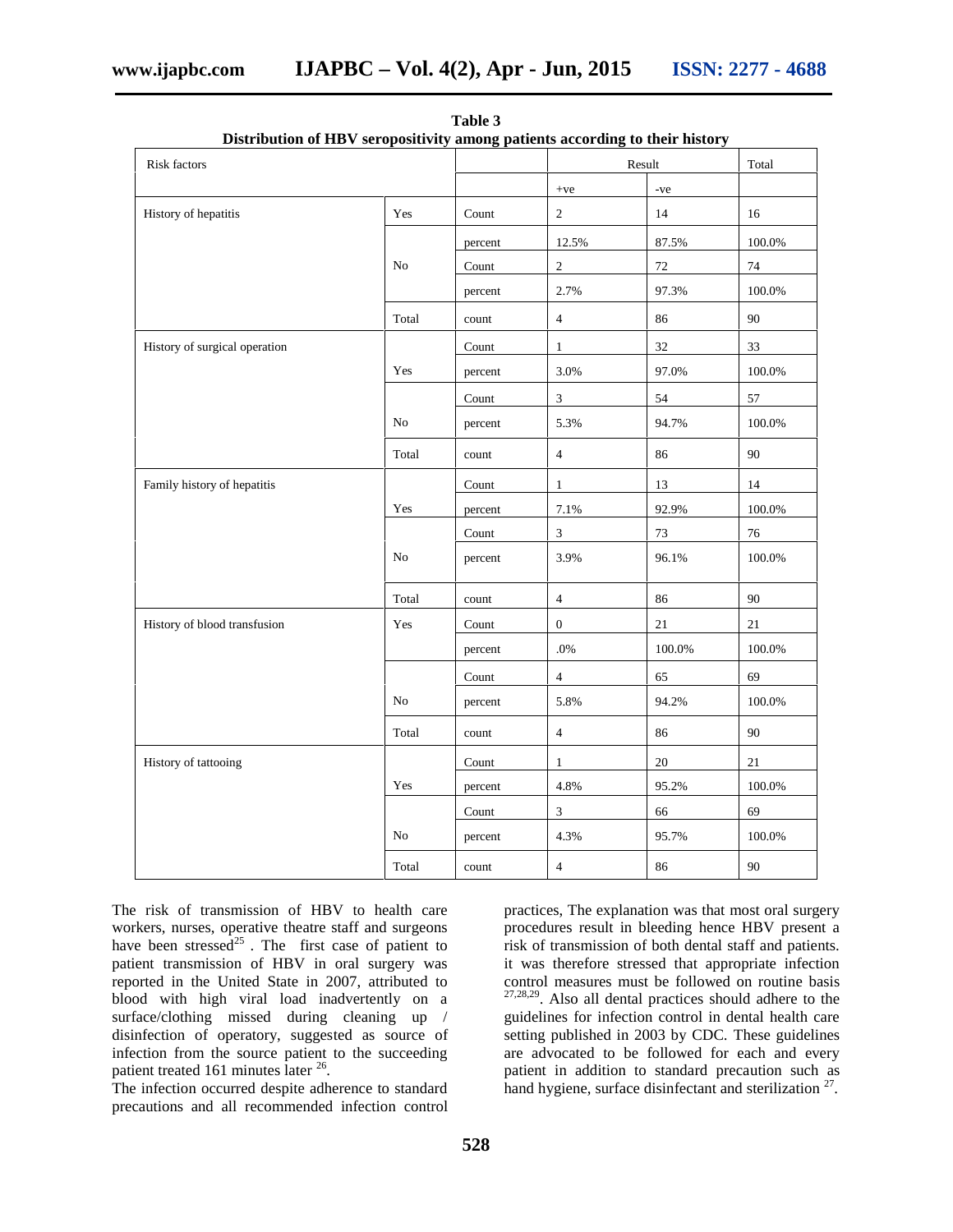The obtained sero-positivity to HBV is important and there is a chance of transmission of infection to oral and maxillofacial surgeons, patients and other health care workers . Dental health care workers have been climate to be 10 times more at risk of being a chronic carrier of HBV than in the general population  $30$ . Statistical analysis showed that there was insignificant correlation between risk factors and sero-positivity of HBsAg.

#### **CONCLUSION**

The sero frequency of hepatitis B is high among patients attending dental clinics so a pre-operative screening (of all patients being prepared for surgery) for HBV is recommended as a routine, this is not for stigmatization, but to enable the healthcare givers make adequate preparations and take appropriate preventive measures when managing such patients. To reduce the chances of infection of healthcare givers therefore, all of doctors, dentists, surgeons should be vaccinated against HBV preferably at the start of their careers $^{31}$ .

#### **ACKONWLDGEMENT**

We would like to extend our gratitude and appreciation to all administrative staff at dental clinics of dental collage Al-Neelain University and national public Health laboratory-Khartoum. A grate thanks to all participants of this study. We acknowledge the help provided to us by Miss. Khadeejah, miss. Najlaha batch 5 M.Sc students Microbiology, Al-Neelain University and miss. Fatima at blood bank- Khartoum teaching dental hospital.

#### **REFERENCES**

- 1. samaranayake L. Rule of infection control. Int Den J, 1993;43(6):578-84
- 2. Girdler NM, Mattherws RW and Scully C. Use and acceptability of rubber gloves for outpatient dental treatment. J Dent 1987; 15(5):209-12.
- 3. Verrusio AC, Neidle EA, Nas KD, Silverman S, Jr, Horowtz AM and Wager KS. The dentists and infectious diseases: a national survey behavior and attitudes.1989.
- 4. Adel AM, Nadia MM, Azza MT. Knowledge and attitudes of dental patients towards cross infection control measures in dental practice 1997.
- 5. Hunt, Richard,"hepatitis viruses". University of southern California, department of pathology and microbiology. Retrieved 2008-03-13.
- 6. Hassan MM, Li D, El-Deeb AS, Wolff RA, Bondy ML, Davila M and Abbruzzese JL.

Association between hepatitis B virus and pancreatic cancer. J. Clin. Oncol.26 (28):4557-62.

- 7. Schwalbe M, Ohlenschlager O, Marchanka A, et al. solution structure of stem-loop alpha of the hepatitis B virus posttranscriptional regulatory element". Nucleic acid Res. 2008; 36 (5):1681-9.
- 8. Hepatitis B FAQs for the public \_transmission. U.S. Centers for Disease Control and Prevention (CDC).Retrieved 2011-11-29.
- 9. Expanded program on immunization, hepatitis B vaccine: WHO 1996.
- 10. Lee WM, Hepatitis B virus infection. N Engl J Med, 1997; 337:1733-45.
- 11. Mamun AIM ,Fasle Akbar SM, HBeAg negative chronic Hepatitis B an overview .Hepatitis B Annual, 2009; 6(1):131-140.
- 12. Abou MA, Eltahir YM and Ali AS. seroprevalence of hepatitis B virus and hepatitis C virus among blood donors in Nyala,South DarFur,Sudan. Virology J, 2009; 6:146.
- 13. Elsheikh RM, Daak AA, Elsheikh MA, Karsany MS and Adam I. Hepatitis B virus and Hepatitis C virus in pregnant Sudanese women Virol. J, 2007.4:104.
- 14. Mudawi HM, Smith HM, Rahoud SA, Fletcher IA, Saeed OK and Fedail SS. Prevalence of Hepatitis B virus infection in the Gezira state of central Sudan. Saudi J.Gastroentrol, 2007; 13(2):81-3.
- 15. Omer EE, P.Van't Veer A, Kadaru M, Kampman E, El khidir IM, Fedail SS and kok FJ, the role of Hepatitis B and Hepatitis C viral infections in the incidence of Hepatocellular carcinoma in Sudan. Trans. R.Soc. Trop.Med.Hyg, 2001;95(5):487-491.
- 16. McCarthy MC, A.el-Tigani, Khalid IO and Hyams KC. Hepatitis B and C in Juba Southern Sudan: Result of a serosurvey .Trans. R. Soc. Trop. Med. Hyg, 1994; 88(5):534-536
- 17. Emad-Aldin Ibrahim Osman, Nagwa Ahmed Osman Abbass, Waleed Hussein Omer, Hafi Anwer Saad and Muzamil Mahdi Abdel Hamid. Prevalence of Hepatitis B surface antigen and Hepatitis C virus antibodies among pre-surgery screened patients in Khartoum, Central Sudan. Global J of virology and immunology, 2013; 1(1):22-25.
- 18. OsmanAMM, MirghaniOA, Gasim GI, Adam I. Hepatitis B Virus, Hepatitis C Virus and Human Immunodeficiency Virus